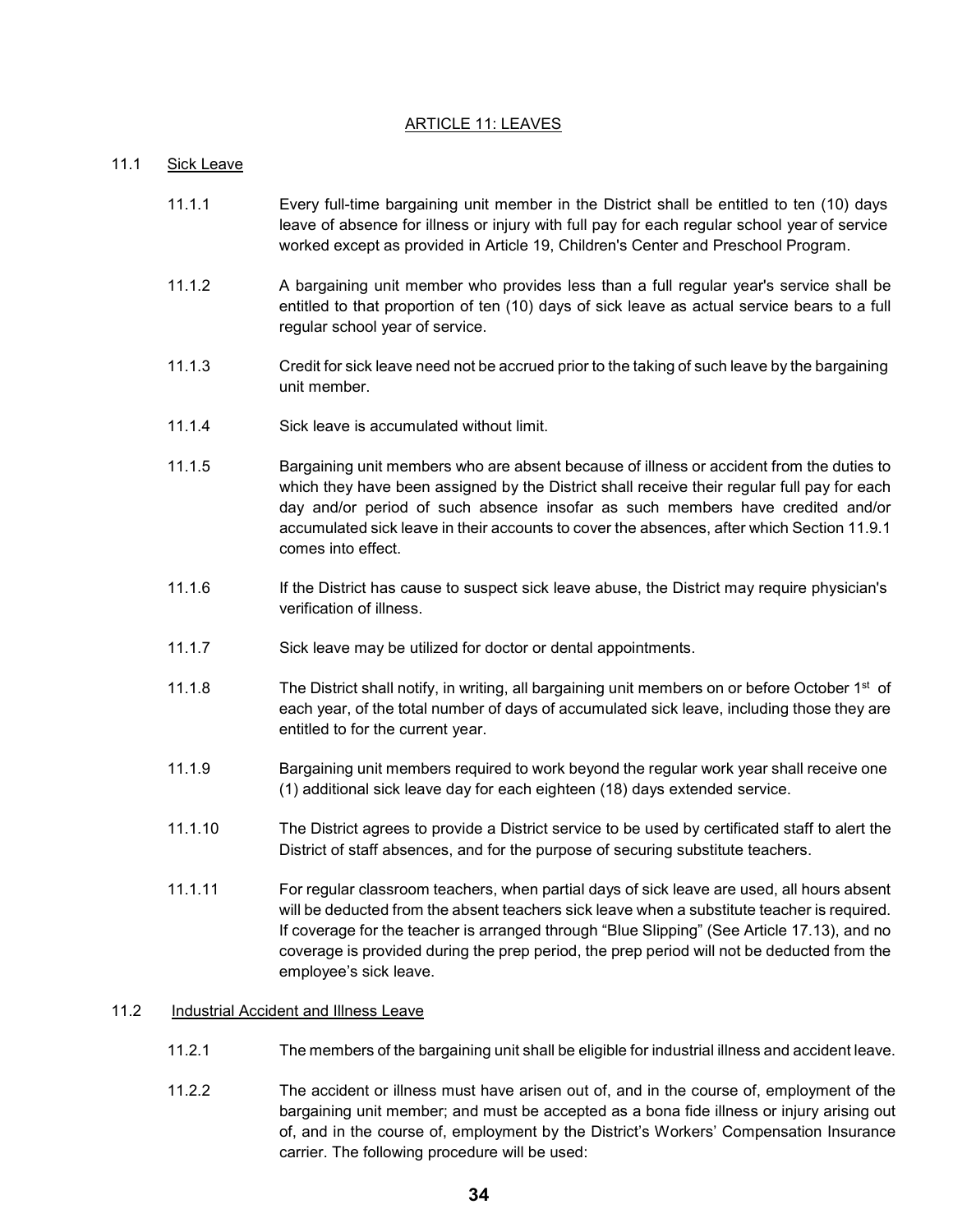- 11.2.2.1 Any bargaining unit member who sustains a work-related injury or illness shall report the injury/illness within one (1) business day, unless the injury and/or treatment for the injury prevents the bargaining unit member from reporting, to the supervisor or the District Workers' Compensation administrator.
- 11.2.2.2 Bargaining unit members are entitled to be treated by their personal physician if they have completed the Predesignation Form before the injury/illness and their physician agreed in writing to provide treatment. It is the bargaining unit member's responsibility to inform the treating physician that the injury/illness is work related.
- 11.2.2.3 Bargaining unit members are required to provide their supervisor and the District Workers' Compensation administrator with a copy of the doctor's report or note immediately following any doctor visit for a work-related injury. A bargaining unit member shall not return to work without first providing this information.
- 11.2.2.4 A Workers' Compensation packet should be filed by the employee within two (2) business days, unless the injury and/or treatment for the injury prevents the bargaining unit member from reporting. The injured employee shall return the Employee Claim form as soon as possible to ensure proper reporting.
- 11.2.3 Industrial Accident and Illness leave shall be for not less than sixty (60) days during which the schools are required to be in session, or when the bargaining unit member otherwise would have been performing work for the District, in any one fiscal year for the same accident.
	- 11.2.3.1 Effective July 1, 2012, if a bargaining unit member is out for half or less of the contracted hours due to industrial accident leave usage entitlement, the unit member shall only have one-half of a day deducted from the bargaining unit member's Industrial Accident leave entitlement.
	- 11.2.3.2 Effective, July 1, 2012, if a bargaining unit member is out for more than half of the contracted hours due to industrial accident usage entitlement, the bargaining unit member shall have a full day deducted from the bargaining unit member's Industrial Accident leave entitlement.
- 11.2.4 Industrial Accident and Illness leaves shall not be accumulated from year to year.
- 11.2.5 The leaves under these rules and regulations will commence on the first day of absence.
- 11.2.6 When a bargaining unit member is absent from duties on account of industrial accident or illness, the member shall be paid such portion of salary due for any month in which the accident occurs as when added to temporary disability indemnity under appropriate sections of the Labor Code, will result in a payment of not more than full salary.
- 11.2.7 The District shall issue appropriate salary warrants for payment of the bargaining unit member's salary and shall deduct retirement, other authorized contributions and any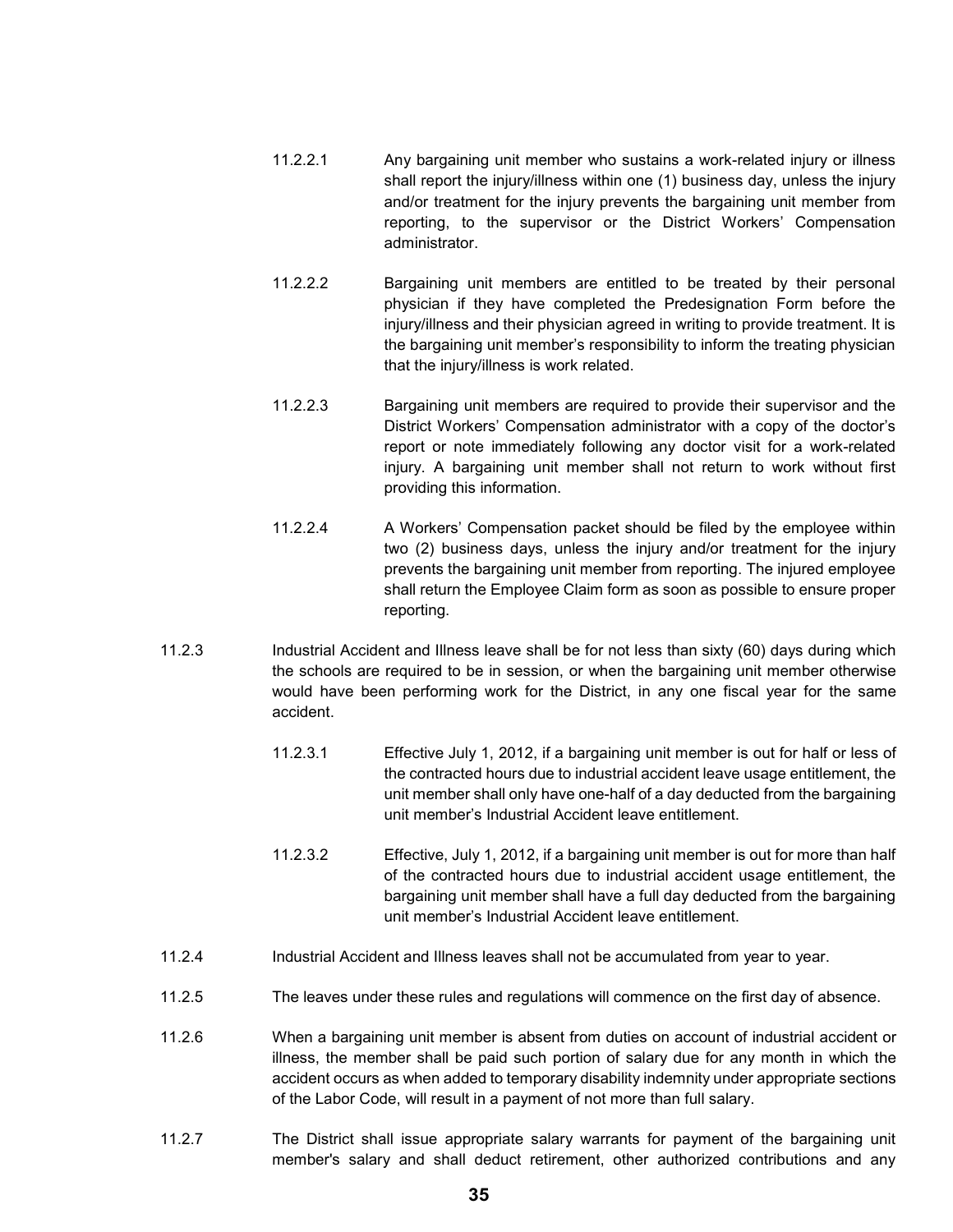compensation provided the bargaining unit member under this Section.

- 11.2.8 On termination of the industrial accident or illness leave, the bargaining unit member shall be entitled to sick leave benefits. For this purpose, the member's absence shall be deemed to have commenced on the date of termination of the industrial accident or illness leave, provided that if the bargaining unit member continues to receive temporary disability indemnity, the member may elect to take as much accumulated sick leave which, when added to temporary disability indemnity, will result in payment of not more than a full salary.
- 11.2.9 Any bargaining unit member receiving benefits as a result of these rules and regulations shall, during the period of illness or injury, remain within the State of California unless the Board authorizes travel outside the State.
- 11.2.10 District agrees to furnish the bargaining unit member with a copy of the initial form submitted to the District's workers' compensation carrier reporting the accident or illness.

# 11.3 Bereavement Leave

- 11.3.1 Members of the bargaining unit shall be entitled to the use of up to three (3) days of full paid leave of absence in the event of the death of any member of the immediate family, or up to five (5) days of leave if out of State or 200 miles travel is required.
- 11.3.2 No charge shall be made against the bargaining unit member's sick leave account for the use of this leave.
- 11.3.3 For purposes of this leave, members of the immediate family are the mother, father, children, grandmother, grandfather, or a grandchild of the bargaining unit member or the immediate family of the spouse or domestic partner of the bargaining unit member including step relatives; as well as the spouse, son, son-in-law, daughter, daughter-in-law, brother or sister of the bargaining unit member, or any person living in the immediate household of the bargaining unit member and registered on the District Employee Emergency Card. This definition of immediate family can be appealed by a bargaining unit member to reflect more diverse and unique family dynamics.
- 11.3.4 Members of the bargaining unit shall be entitled to one (1) day of full paid release time in the event of the death of a current student of record, to attend the offered services for the student. This provision is contingent on the bargaining unit member securing a substitute teacher from the District substitute list for the day of the service and Section 14.5 shall not apply.
- 11.3.5 Any additional days requested beyond those provided by this Section shall be handled through the provisions of personal necessity leave.

### 11.4 Personal Leave

11.4.1 The District may approve leaves of absence for permanent employees for personal reasons without pay, upon the approval of the Assistant Superintendent, Human Resources. Personal leaves may not be in excess of one (1) school year.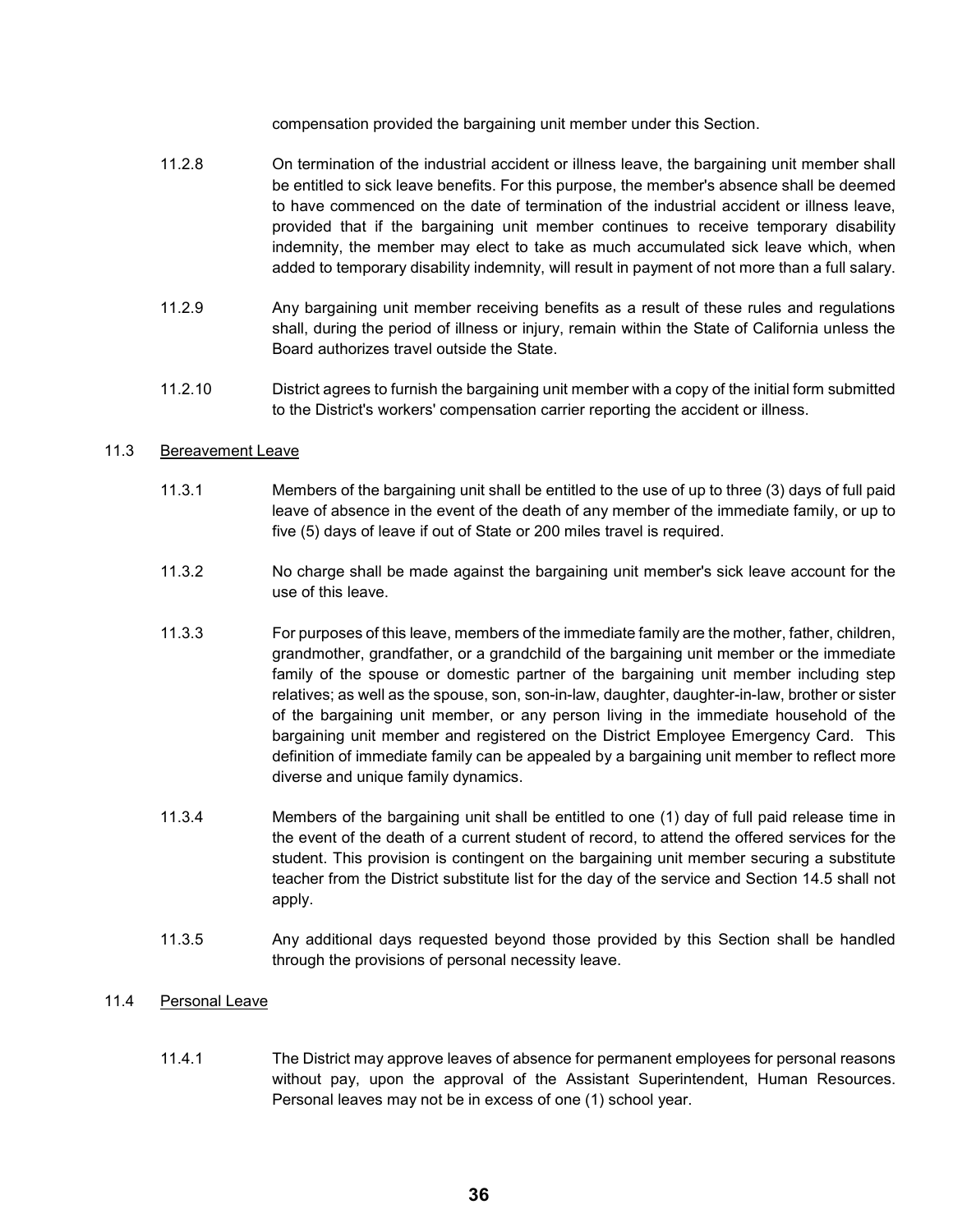## 11.5 Family Illness

- 11.5.1 An absence to care for a member of the family who is ill and who requires the attendance or care of the bargaining unit member is authorized with pay. Such leave shall not exceed three (3) days per year and is not cumulative. Days for this leave shall not be deducted from the sick leave account.
- 11.5.2 For purposes of this regulation, members of the immediate family are as defined in Section 11.3.3.

### 11.6 Sabbatical Leave

- 11.6.1 General Provisions Members of the bargaining unit may apply to take sabbatical leaves to improve themselves and/or benefit the school system through study or research. The District shall pay one-half salary. Any monies related to professional growth, such as fellowships, grants, stipends, may be accepted by the bargaining unit member on leave. A planned program of travel may be substituted for study or research.
- 11.6.2 The primary purpose of the sabbatical leave is to allow for formal graduate study.
	- 11.6.2.1 A minimum of twenty (20) units and a maximum of thirty (30) units study will be required for year leaves with the appropriate fraction required for half-year leaves. The course of study may be for formal college credit or in courses that are audited.
	- 11.6.2.2 In order of preference, work undertaken should be in the bargaining unit member's own field of work, closely related field, independent research in consultation with the Superintendent and/or the writing of a doctoral dissertation.
- 11.6.3 A maximum of one percent (1%) of the professional staff may be on sabbatical leave at any one time.
- 11.6.4 Members of the bargaining unit who have been in the employ of the District for seven (7) consecutive years will be eligible for sabbatical leave.
- 11.6.5 Applications for leaves for the first semester must be in the Superintendent's Office not later than the first school day of the preceding May. Applications for leaves during the second semester must be in the Superintendent's Office not later than the first school day of the preceding November. Applications must be made on the standard forms provided by the Superintendent's Office.
- 11.6.6 Leaves will not be granted for the purpose of engaging in gainful occupations and for the purpose of studying for trades or other professions. Staff members while on leave will not be employed to do any work for the school system. Outside activities in which staff members engage for pay during the regular school year may be continued, but must not be expanded in any way during the period of leave. All activities for which leaves are granted must be planned in consultation with the Superintendent. Any changes in such plans must be approved, in advance, by the Superintendent.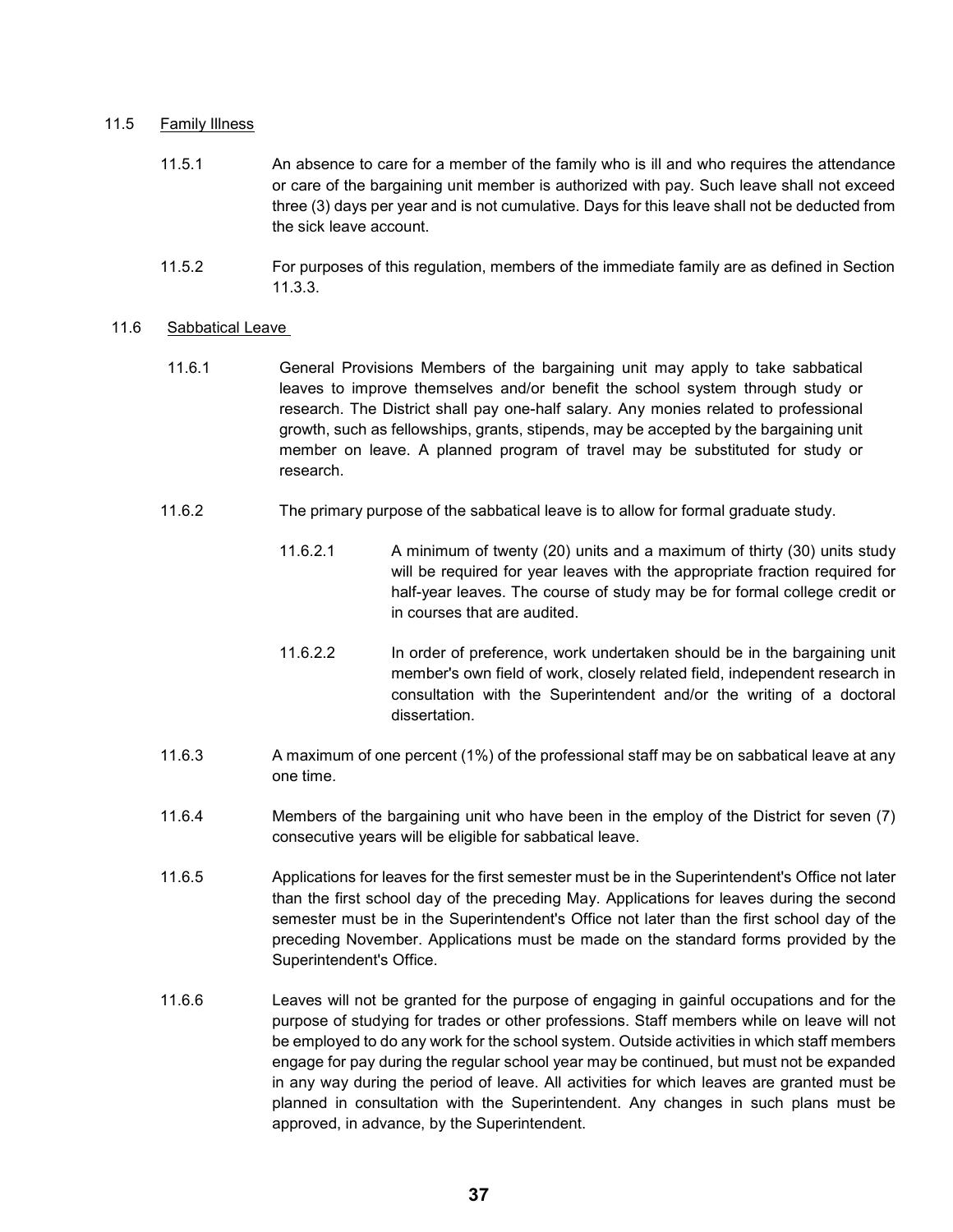- 11.6.7 Staff members must agree to return to the District for a period of not less than two (2) years immediately upon conclusion of the leave.
- 11.6.8 When formal college credit has been granted during the leave, an official transcript will be required.
- 11.6.9 When leaves have been granted for any other purpose, written reports and planned consultation with the Superintendent will be required.
- 11.6.10 At the expiration of the leave of absence, the bargaining unit member shall, unless otherwise agreed, be reinstated in the position held at the time of the granting of the sabbatical leave, or in a similar position.
- 11.6.11 The bargaining unit member returning from sabbatical leave will progress on the salary schedule as if the member had remained in active service.
- 11.6.12 It is the responsibility of the bargaining unit member to share skills, information and/or knowledge with other members of the staff at the discretion of the District.
- 11.6.13 This leave shall not be available to Children's Center or Preschool bargaining unit members.

# 11.7 Maternity Leave

- 11.7.1 In conformance with California Education Code Section 44956, any bargaining unit member who is pregnant shall be entitled to use of sick leave for maternity purposes when there is a disability caused or contributed to by pregnancy, miscarriage, childbirth or recovery there from.
- 11.7.2 Members of the bargaining unit experiencing a disability as described above, shall have the option of either receiving or not receiving pay during the period of disability. Each day for which such pay is received shall be charged against the bargaining unit member's accumulated sick leave.
- 11.7.3 The length of the maternity leave, including the beginning and ending dates, shall be determined by the bargaining unit member and the bargaining unit member's physician.
- 11.7.4 A bargaining unit member on parental leave of absence, as described in Section 11.8, will be entitled to receive the benefits of this paragraph during any period of such leave when the bargaining unit member experiences a disability as herein defined.
- 11.7.5 If the District has cause to suspect abuse, the District may require the bargaining unit member's claim of disability be verified by a physician of the District's choice.
- 11.7.6 Disability due to pregnancy or childbirth shall be applied on the same terms and conditions as other temporary disabilities.
- 11.7.7 The District Maternity Leave Packet is available through Human Resources.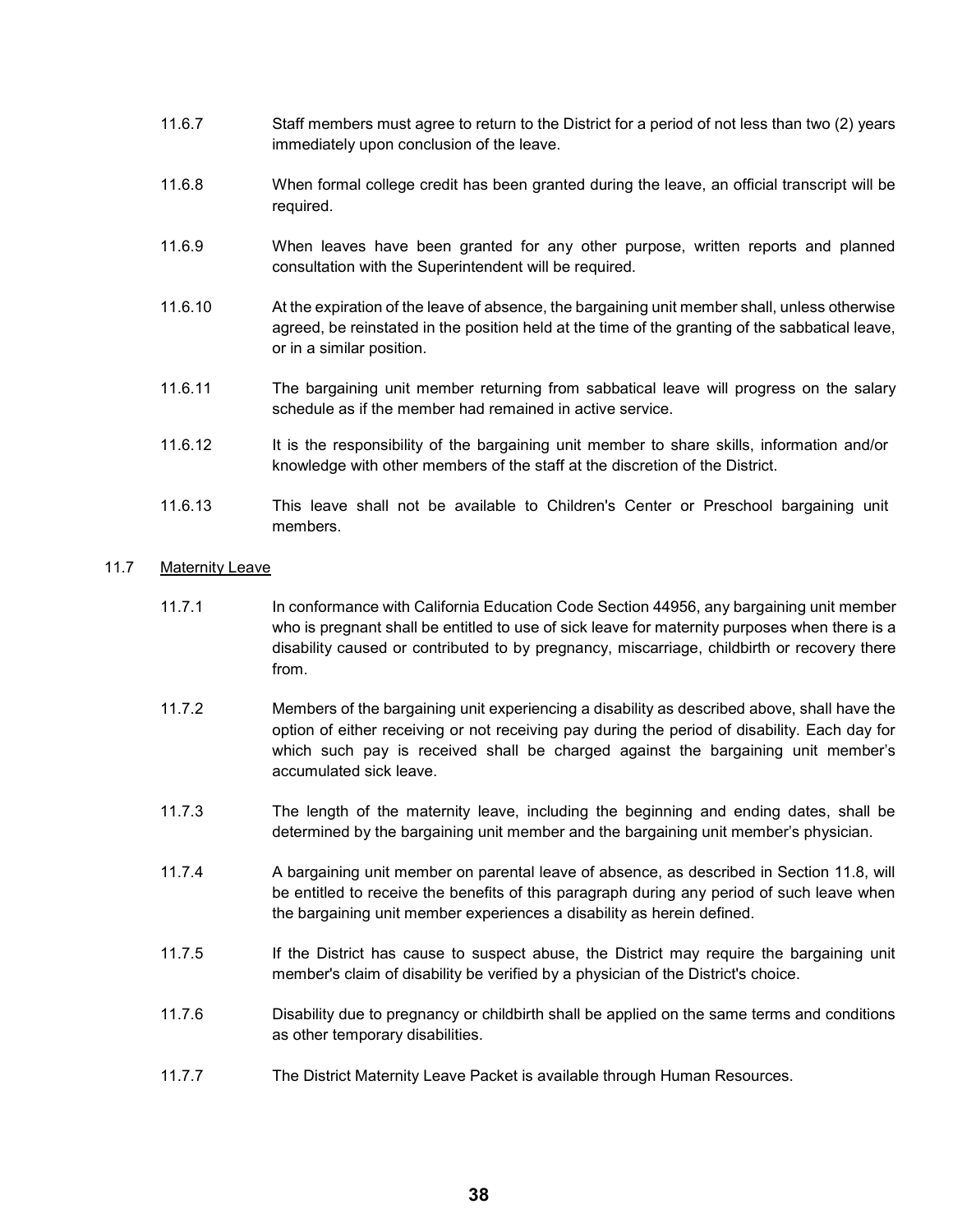# 11.8 Parental Leave

- 11.8.1 Parental leave of absence, without pay, may be granted to a member of the bargaining unit for the purpose of child bearing and/or child rearing.
- 11.8.2 A member of the bargaining unit who is pregnant may request a leave of absence which may begin at any time between the commencement of the bargaining unit member's pregnancy and one (1) year after a child is born to the bargaining unit member. The bargaining unit member shall request the leave, in writing, at least thirty (30) days prior to the date on which the bargaining unit member's leave is to begin. The bargaining unit member shall include with such notice a physician's statement certifying the bargaining unit member's pregnancy, or a copy of the birth certificate of the bargaining unit member's child, whichever is applicable. A bargaining unit member who is pregnant may continue in active employment throughout the bargaining unit member's pregnancy as long as the bargaining unit member is able to perform required functions.
- 11.8.3 A member of the bargaining unit may request a one (1) year parental leave of absence to begin within two (2) years after the birth of the child, or within one (1) year after receiving de facto and/or de jure custody of any infant child that is five (5) years of age or less; or prior to receiving such custody, if necessary, in order to fulfill the requirements for adoption.
- 11.8.4 A maximum of one (1) year extension of a regular parental leave of absence may be requested provided the request for extension is received by the District no later than fortyfive (45) calendar days prior to the expiration of the original leave, and the District can secure an adequate replacement.
- 11.8.5 Salary schedule credit in years of service will not accrue to a bargaining unit member on this leave, unless the bargaining unit member works the equivalent of at least seventy-five percent (75%) of the school year.
- 11.8.6 Any bargaining unit member who has been on parental leave for two (2) semesters or less and notifies the District of a desire to return to active employment shall, within a reasonable time, be assigned to a position similar to the position held at the time the leave commenced.
- 11.8.7 While on parental leave, the bargaining unit member shall have the option to remain an active participant in the fringe benefit program of the District by contributing the full amount of premiums normally paid by the District for those who are actively employed.
- 11.8.8 The granting of a parental leave of absence shall not deprive the District of its right to dismiss a probationary member in accordance with Sections 44948 and 44951 of the California Education Code or other applicable provisions of law.
- 11.8.9 No sick leave will be accumulated by a bargaining unit member who is on an unpaid parental leave of absence.

# 11.8A Maternity/Paternity/Bonding Leave

11.8A.1 Under the California Family Rights Act and Education Code Section 44977.5, an employee who qualified for a CFRA leave may take a maternity/paternity/bonding leave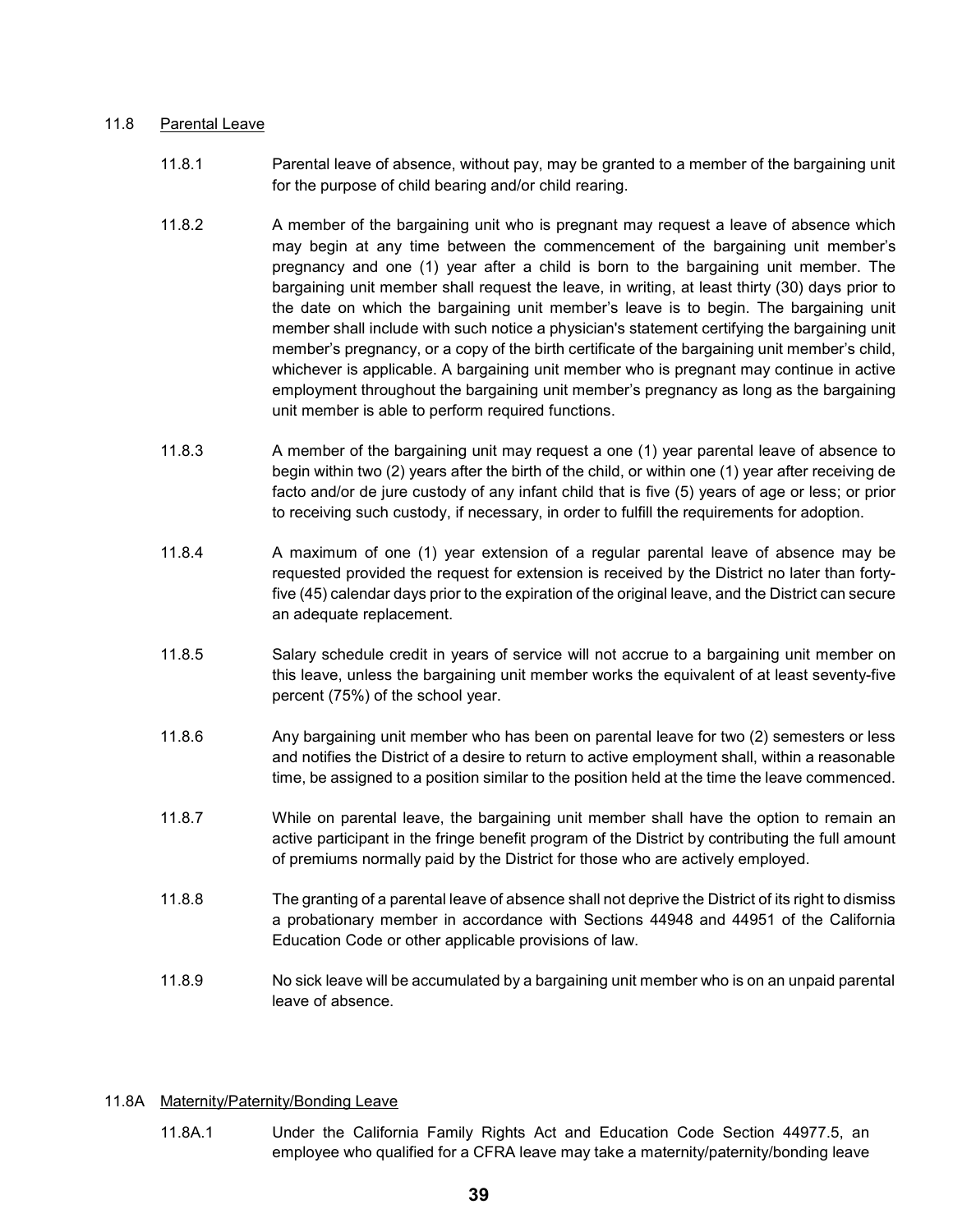of up to 12 workweeks. (The District will comply with the coordination between CFRA and Education Code bonding leave.)

- 11.8A.1.1 For purposes of this section, "maternity/paternity/bonding leave" is defined as leave for reason of birth of a child of the employee, or the placement of a child with an employee in connection with adoption or foster care of the child by the employee.
- 11.8A.2 During each school year, when a person employed in a position requiring certification qualifications has exhausted all available sick leave, including all accumulated sick leave, and continues to be absent from the bargaining unit member's duties on account of maternity/paternity/bonding leave pursuant to section 12945.2 of the Government Code and Education Code Section 44977.5, for a person of up to 12 workweeks, whether or not the absence arises out of or in the course of employment of the employee, the amount deducted from the salary due to the bargaining unit member for the remaining portion of the 12 work week period in which the absence occurs, shall not exceed the differential pay. Differential pay shall be paid as provided in Section 11.9.1 below, i.e. the amount deducted from the salary due the teacher, which shall not exceed the amount that would have been paid a substitute is obtained. However, in no event shall the amount received by the employee be less than 50% of the bargaining unit member's regular salary for the remaining portion of the 12 workweek period.
	- 11.8A.2.1 The 12-workweek period shall be reduced by any period of sick leave, including accumulated sick leave, taken during a period of maternity/paternity/bonding leave pursuant to Section 12945.2 of the Government Code and Education Code Section 44977.5.
	- 11.8A.2.2 An employee shall not be provided more than one 12-workweek period during and 12-month period. However, if a school year terminates before the remainder of the 12-workweek period is exhausted, the employee may take the balance of the 12-workweek period in the subsequent school year as long as it is before the 12-month leave period expires.

# 11.9 Extended Illness Leave – 100 Days/Differential

- 11.9.1 Any bargaining unit member who must be absent because of accident or illness whether work connected (or not) is entitled to one hundred (100) work days of leave. The amount deducted from the salary due to the bargaining unit member shall not exceed the amount paid to the substitute. In the event a substitute is obtained by way of blue slip or if no substitute is obtained, the amount deducted will be the long- term substitute rate. The sick leave, including accumulated sick leave, and the one hundred (100) work days shall run consecutively.
	- 11.9.1.1 An employee shall not be provided more than one 100-work- day period per illness or accident. However, if a school year terminates before the 100 work-day period is exhausted, the employee may take the balance of the 100-work-day period in a subsequent school year.
- 11.9.2 Bargaining unit members on extended leave shall continue to be provided with the full range of regular member fringe benefits as provided in the Agreement.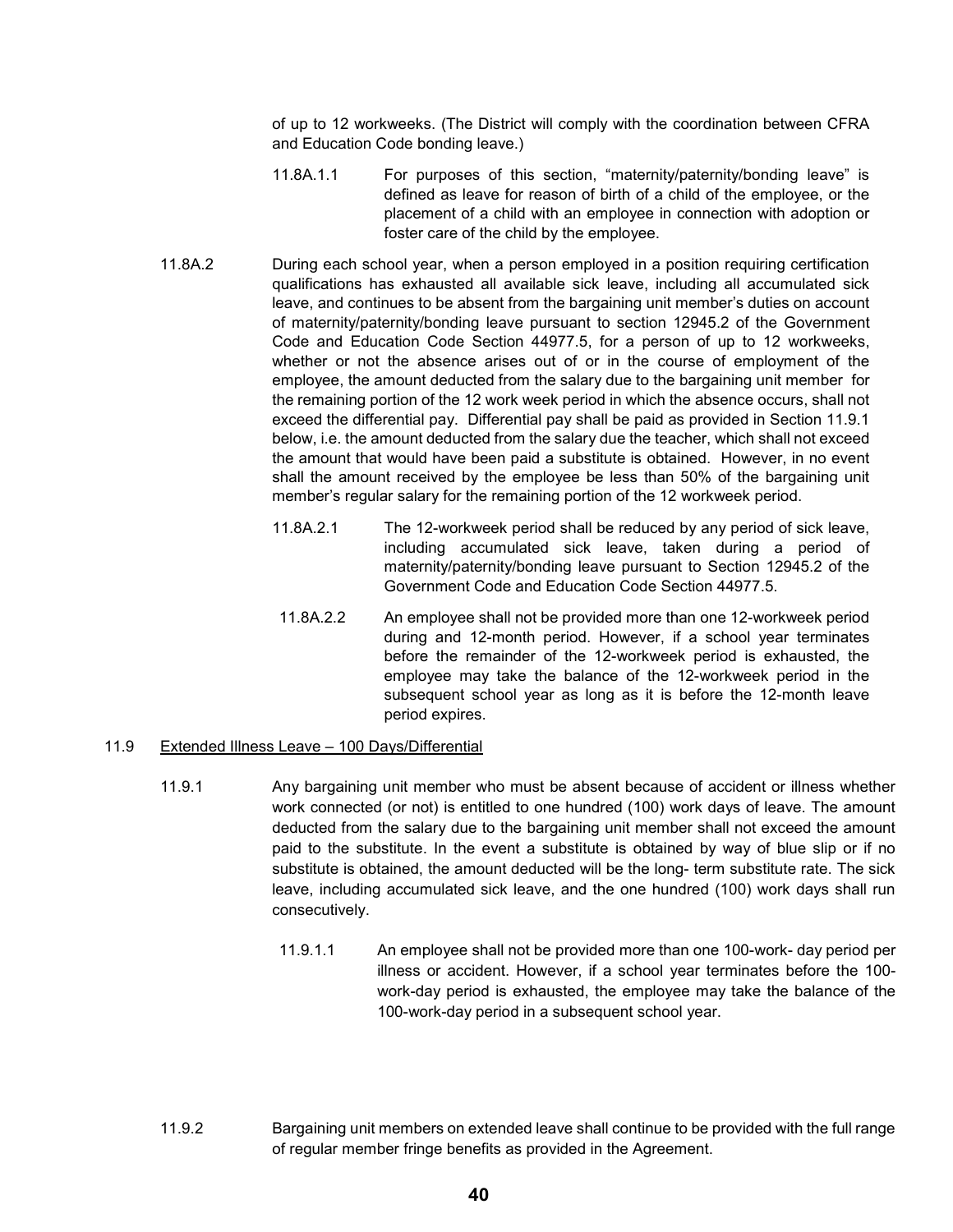- 11.9.2.1 For the period of time, if any, between the elapse of the one hundred ten (110) days of extended illness leave, and the time a bargaining unit member is eligible for participation in federal or state disability programs, the District agrees to pay the premiums of existing insurance benefits.
- 11.9.2.2 The District agrees to continue the payment of Health and Welfare benefits for those who exhaust their eligibility under the extended illness leave through the end of the school year in which the leave expires.
- 11.9.3 Time spent on extended illness leave shall be accepted by the District for purposes of allowing advancement on the salary schedule.
- 11.9.4 Members of the bargaining unit utilizing these extended illness leave provisions who are medically able may return to a position for which they are credentialed and qualified upon notification to the District. When a bargaining unit member has exhausted all available sick leave, including accumulated sick leave, and continues to be absent beyond differential leave, the employee shall, if not placed in another position, be placed on a reemployment list for a period of thirty-nine (39) months (if permanent) or twenty-four (24) months (if probationary). When a bargaining unit member is medically able to return from the reemployment list, the bargaining unit member shall be assigned to a position for which the bargaining unit member is credentialed and qualified as set out in Education Code § 44978.1.
- 11.9.5 If the District has cause to suspect abuse, the District may require a member's claim of disability be verified by a physician of the District's choice.
- 11.9.6 The District shall continue contributing the full amount of premiums for participation in the District's fringe benefits program normally paid for those who are actively employed while a bargaining unit member is on paid long-term leave.

### 11.10 Jury, Court Witness and Voting Leave

- 11.10.1 The District shall pay full salary for absence when the absence is caused as a result of jury duty. Release time will be given to members for appearance when subject to subpoena in any job related legal proceedings. All monies received by the bargaining unit member for jury duty shall be reimbursed to the District, except for reimbursement for expenses.
- 11.10.2 The District may grant leaves of absence as a court witness with pay. All moneys received by the bargaining unit member as a court witness shall be reimbursed to the District, except for reimbursement of expenses.
- 11.10.3 If a member of the bargaining unit does not have sufficient time outside of working hours within which to vote in a state wide election, the bargaining unit member may, without the loss of pay, take off enough working time, as when added to the voting time outside working hours, enable the bargaining unit member to vote.
	- 11.10.3.1 Time off without loss of pay is limited to a maximum of two (2) hours.
	- 11.10.3.2 Bargaining unit members must give at least two (2) working days notice that the above time off is required to enable the bargaining unit member to vote.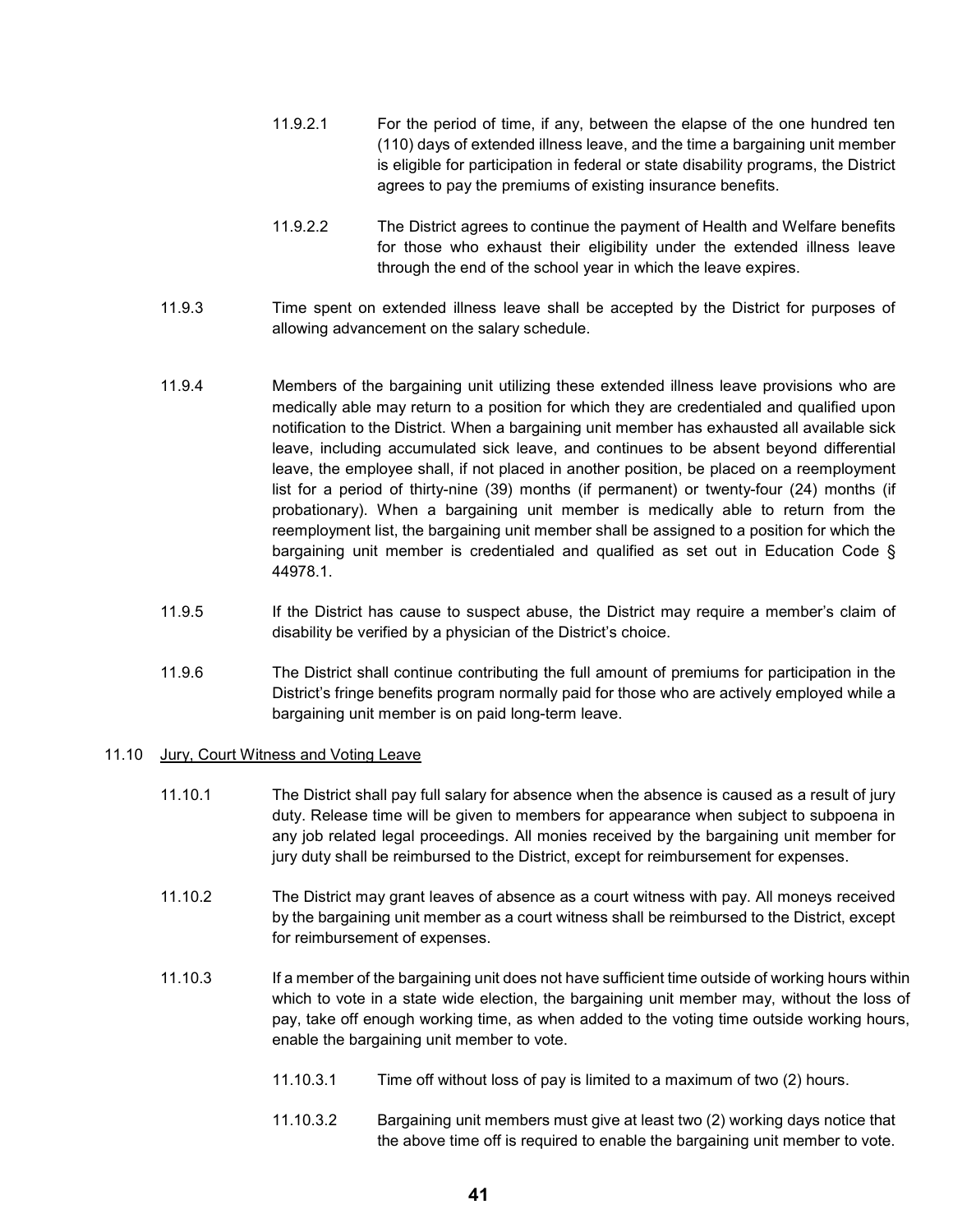## 11.11 Personal Necessity Leave

Members of the bargaining unit may use seven (7) days of allowable sick leave in cases of personal necessity during one (1) school year. Bargaining unit members may petition the Human Resources Department for up to five (5) additional days, which may be awarded at the department's sole discretion as limited by 11.11.1.

- 11.11.1 Bargaining unit members may use personal necessity leave in cases of death of a member of the immediate family, other relatives including foster parents, step parents, and close personal friends; in case of accident, illness or injury involving the bargaining unit member's personal property, or the personal property of a member of the immediate family, other relatives including foster parents, step parents, and close personal friends; to attend to legal matters; the birth or adoption of the bargaining unit member's child; in cases where the bargaining unit member is unable, in an emergency situation, to reach the assigned place of duty because of circumstances totally beyond control; for matters affecting the well being of a bargaining unit member or the immediate family; for religious observances; and for attendance at weddings or ceremonies honoring the bargaining unit member or members of the immediate family.
- 11.11.2 Immediately upon return, the bargaining unit member shall complete the appropriate District form 4157-1-PER and submit it to the Human Resources Department.
- 11.11.3 Immediate family as used in this Article shall include only those persons defined in Section 11.3.3.
- 11.11.4 Personal necessity leave shall not be used for any of the following:
	- 11.11.4.1 Attendance at, or participation in, functions or activities, which are primarily for the bargaining unit member's pleasure, amusement or personal convenience.
	- 11.11.4.2 Extension of holidays or vacation periods for personal convenience.
	- 11.11.4.3 Accompanying a spouse on a trip when such travel is not otherwise authorized by these rules.
	- 11.11.4.4 Seeking or engaging in remunerative employment.
	- 11.11.4.5 Engaging in a strike, demonstration, picketing, lobbying, rally, march, campaign meeting, or any other activity related to work stoppage or political campaigning.
- 11.11.5 Whenever possible, as a courtesy, a bargaining unit member's request to use personal necessity leave shall be submitted to the Site Administrator or designee on the appropriate District form 4157-1-PER at least three (3) working days prior to the desired absence.
- 11.11.6 Appeals of determination made by the District shall go through the grievance procedure in District policy.

### 11.12 Unpaid Long-Term Leave

11.12.1 A bargaining unit member, while on unpaid long-term leave, shall have the option to remain an active participant in the fringe benefit program of the District by contributing the full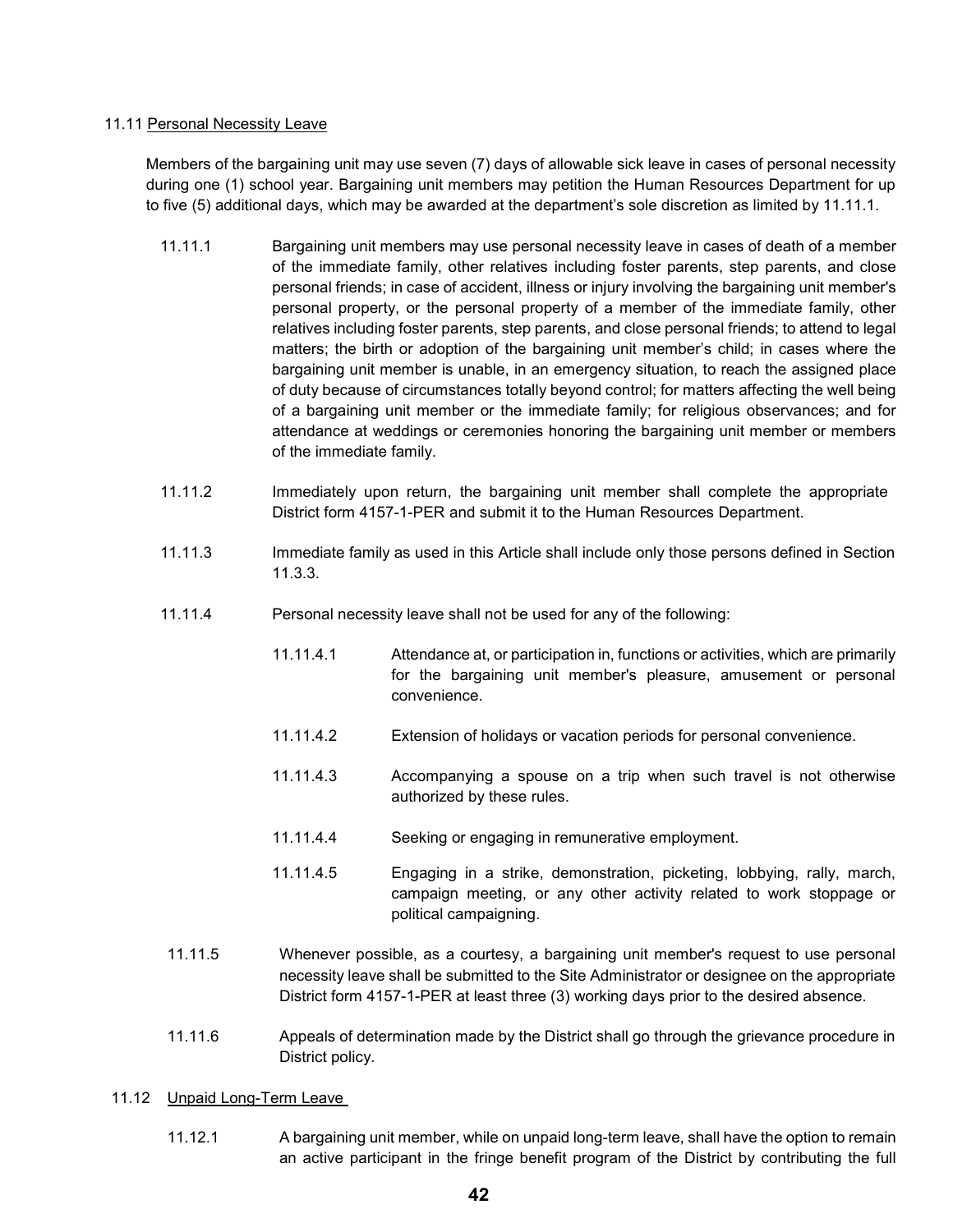amount of premium normally paid by the District for those who are actively employed.

#### 11.13 Association Leave

There shall be allowed to the Association sixty (60) days leave. No more than twenty (20) days of such Association Leave shall be used by the President of the Association, and no more than ten (10) days of such Association Leave shall be used by any other single Association member during the school year. The Association shall reimburse the District for the cost of a substitute hired for the Association members using such Association Leave.

Old 11.14 Exchange Days has been moved to YRE Appendix and replaced with No Tell Days language in the current contract.

#### 11.14 No Tell Days

- 11.14.1 Those bargaining unit members who have accumulated not fewer than twenty (20) days of sick leave, effective July 1 of a fiscal year, may use one day annually for each twenty (20) days of accumulated sick leave without providing reason.
	- 11.14.1.1 These days shall not be used for 11.11.4.5

#### 11.15 Family Medical and Care Leave

11.15.1 The District agrees to comply with the State and Federal laws on Family Leaves. The FMLA provides that eligible employees (those who have worked 1250 hours in the previous year) may have unpaid leave for specific reasons of up to twelve (12) weeks without losing health benefits. Other paid leaves may be offset against the 12-week period. Specific information can be attained at the District office.

#### 11.16 Catastrophic Leave

- 11.16.1 The District and WTA agree to create a certificated employee Catastrophic Leave Bank.
- 11.16.2 The District shall have the responsibility of maintaining the records of the Catastrophic Leave Bank, receiving withdrawal requests, and verifying the validity of requests. If it is feasible within the current reporting system, the District will provide an annual statement of sick leave which captures the status of a participant in the Sick Leave Bank. A joint District-WTA committee composed of two bargaining unit members appointed by WTA and two bargaining unit members appointed by the Superintendent will review requests, approve or deny the requests, and communicate its decisions, in writing, to the participants within ten (10) days (even if the decision is that the committee needs more information prior to making a final decision).
- 11.16.3 Days in the Catastrophic Leave Bank shall continue from year to year unless otherwise terminated in accordance with this article.
- 11.16.4 Days shall be contributed to the Bank and withdrawn from the Bank without regard to the daily rate of pay of the Catastrophic Leave Bank participant.
- 11.16.5 The WTA Catastrophic Leave Bank shall be administered by the District in accordance with the following criteria: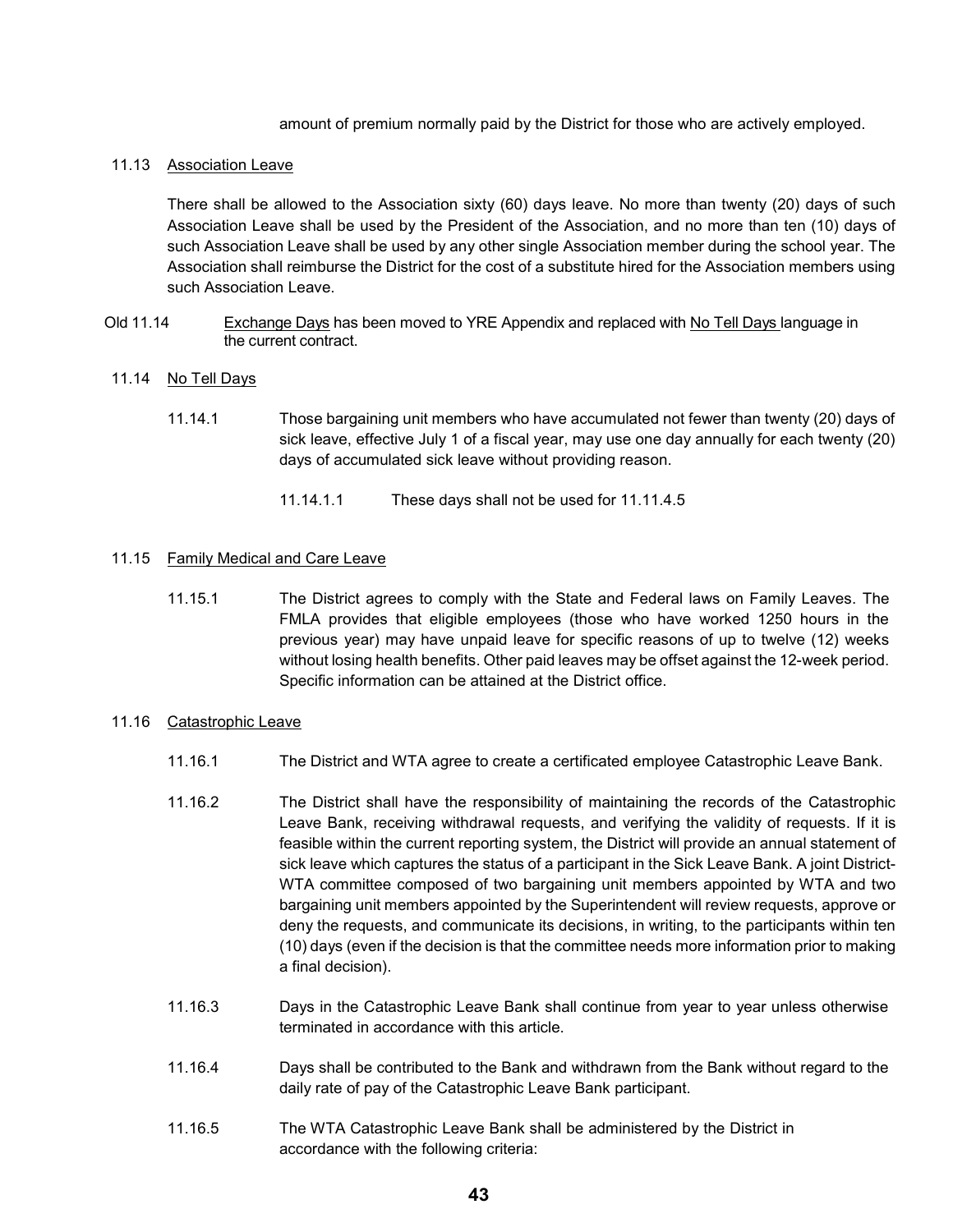- 11.16.5.1 "Catastrophic illness" or "injury" means an illness or injury that is expected to incapacitate the employee for an extended period of time, or that incapacitates a member of the employee's family (as defined in 11.3.3 of the collective bargaining agreement) which incapacity requires the employee to take time off from work for an extended period of time to care for that family member, and taking extended time off work creates a financial hardship for the employee because the bargaining unit member has exhausted all of the bargaining unit member's sick leave and other paid time off. Participants applying for an initial grant from the Leave Bank shall be required to submit to the District a doctor's statement indicating the nature of the illness or injury and the probable length of absence from work. The District and members of the Committee shall keep information regarding the nature of the illness confidential. The District may require a medical review by a physician of the Committee and District's choice at the participant's expense. Only a physician who qualifies under the District offered insurance programs shall be chosen. Refusal to submit to the medical review will terminate the participant's continued receipt of a grant. The Committee may deny a grant based upon the medical report and the criteria for catastrophic illness set out above.
- 11.16.5.2 "Eligible leave credits" means sick leave accrued to the donating employee.
- 11.16.5.3 If the transfer of eligible leave credits is approved by the Joint District-WTA Committee, the Committee shall determine the amount of leave from the bank available to the requesting employee provided that the amount of time that donated leave credits may be used for is not to exceed an authorization of 12 months. Eligible leave credits may be donated to an employee for catastrophic illness or injury if all of the following requirements are met:
	- 11.16.5.3.1 The employee who is, or whose family member is, suffering from a catastrophic illness or injury requests that eligible leave credits be donated and provides verification of catastrophic injury or illness as required by the District.
	- 11.16.5.3.2 The District determines that the employee is unable to work due to the employee's or the family member's catastrophic illness or injury.
	- 11.16.5.3.3 The employee has exhausted all accrued paid leave credits except 100-work-day (five- month) leave shall be exhausted concurrently and the amount donated leave adjusted appropriately. In the event that the employee is already on 100-work-day (five- month) leave when approved for catastrophic leave, the amount remaining shall be exhausted concurrently.
	- 11.16.5.3.4 If a participant is incapacitated, applications may be submitted to the District by the employee's agent or member of the employee's family.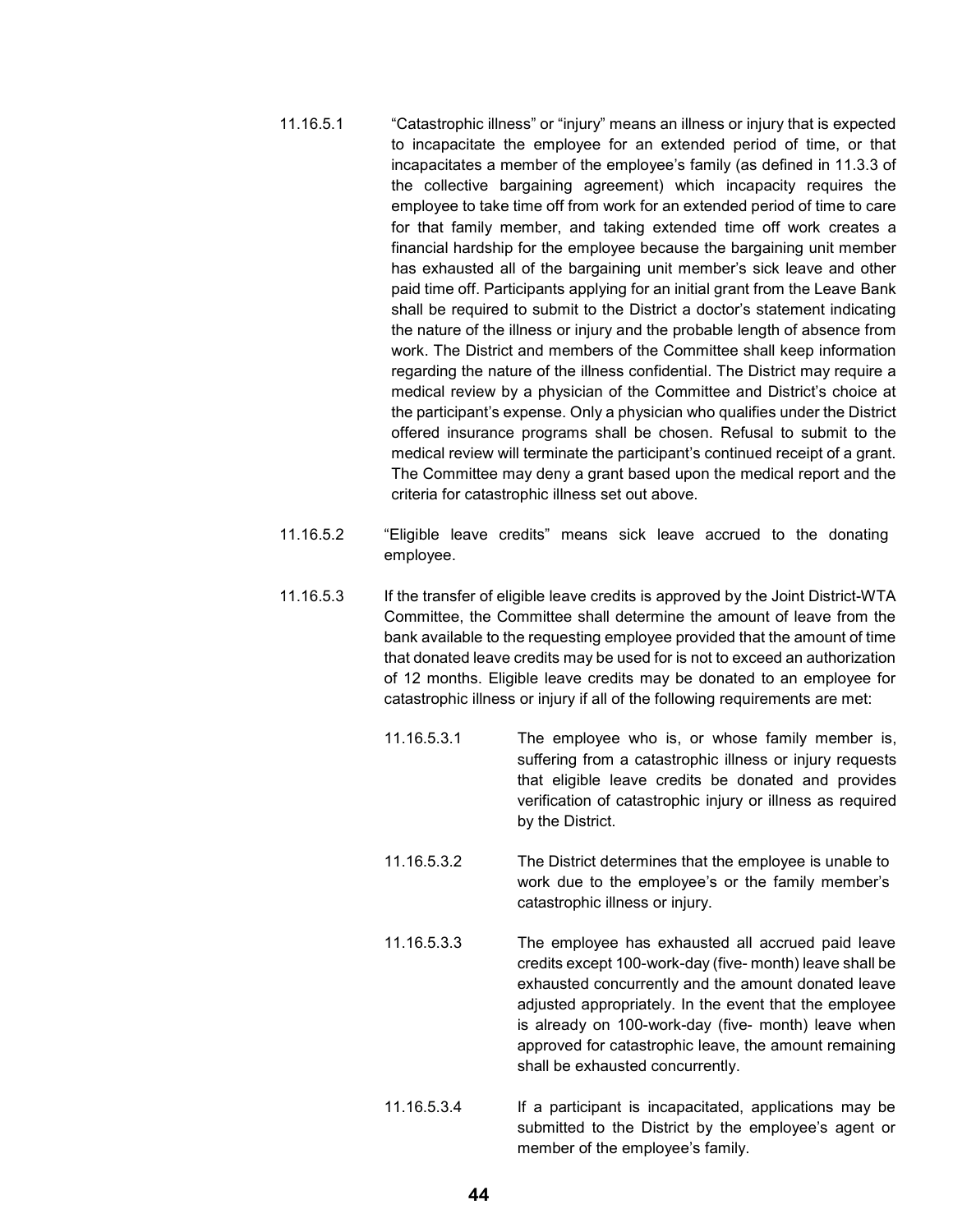- 11.16.5.3.5 A day of donated sick leave shall be considered one day for purposes of credit to the Catastrophic Leave Bank, regardless of the number of hours that donated day would have been worth to the member making the donation.
- 11.16.5.3.6 If an employee uses a day from the Catastrophic Leave Bank, pay for that day shall be the same pay the employee would have received had the employee worked that day.
- 11.16.5.3.7 Any illness or injury for which the employee has applied for workers' compensation shall be excluded from the use of the Catastrophic Leave Bank.
- 11.16.5.4 An employee who receives paid leave pursuant to this section shall use any leave credits that the bargaining unit member continue to accrue on a monthly basis prior to receiving paid leave pursuant to this section.
- 11.16.5.5 For any grant made prior to the  $10<sup>th</sup>$  of the month, the employee will be paid at the end of the month, and each subsequent month as applicable. For any grant made after the 10<sup>th</sup> of the month, the bargaining unit member will be paid at the end of the following month and each subsequent month as applicable.
- 11.16.5.6 Employees who are granted use of the Catastrophic Leave Bank shall be considered in regular paid status during such use.
- 11.16.6 All bargaining unit members on active duty with the District are eligible to contribute to the Catastrophic Leave Bank if they have accrued a minimum of ten (10) days sick leave.
- 11.16.7 Participation is voluntary, but requires contribution to the Catastrophic Leave Bank. Only contributors will be permitted to withdraw from the Bank.
- 11.16.8 Bargaining unit members who elect not to join the Catastrophic Leave Bank upon first becoming eligible must wait until the next designated open enrollment period of the Catastrophic Leave Bank. The open enrollment period will be between July 1 and September 30 of each school year.
- 11.16.9 The contribution, on the appropriate form will be authorized by the bargaining unit member and continued from year to year until canceled by the bargaining unit member.
- 11.16.10 Cancellation may be done at any time, but the bargaining unit member shall not be eligible to draw from the Bank as of the effective date of cancellation. Sick leave previously authorized for contribution to the Bank shall not be returned if the bargaining unit members cancels.
- 11.16.11 Contribution shall be made between July 1 and September 30 of each school year. Bargaining unit members returning from extended leave which included the enrollment period and new hires will be permitted to contribute within thirty (30) calendar days of